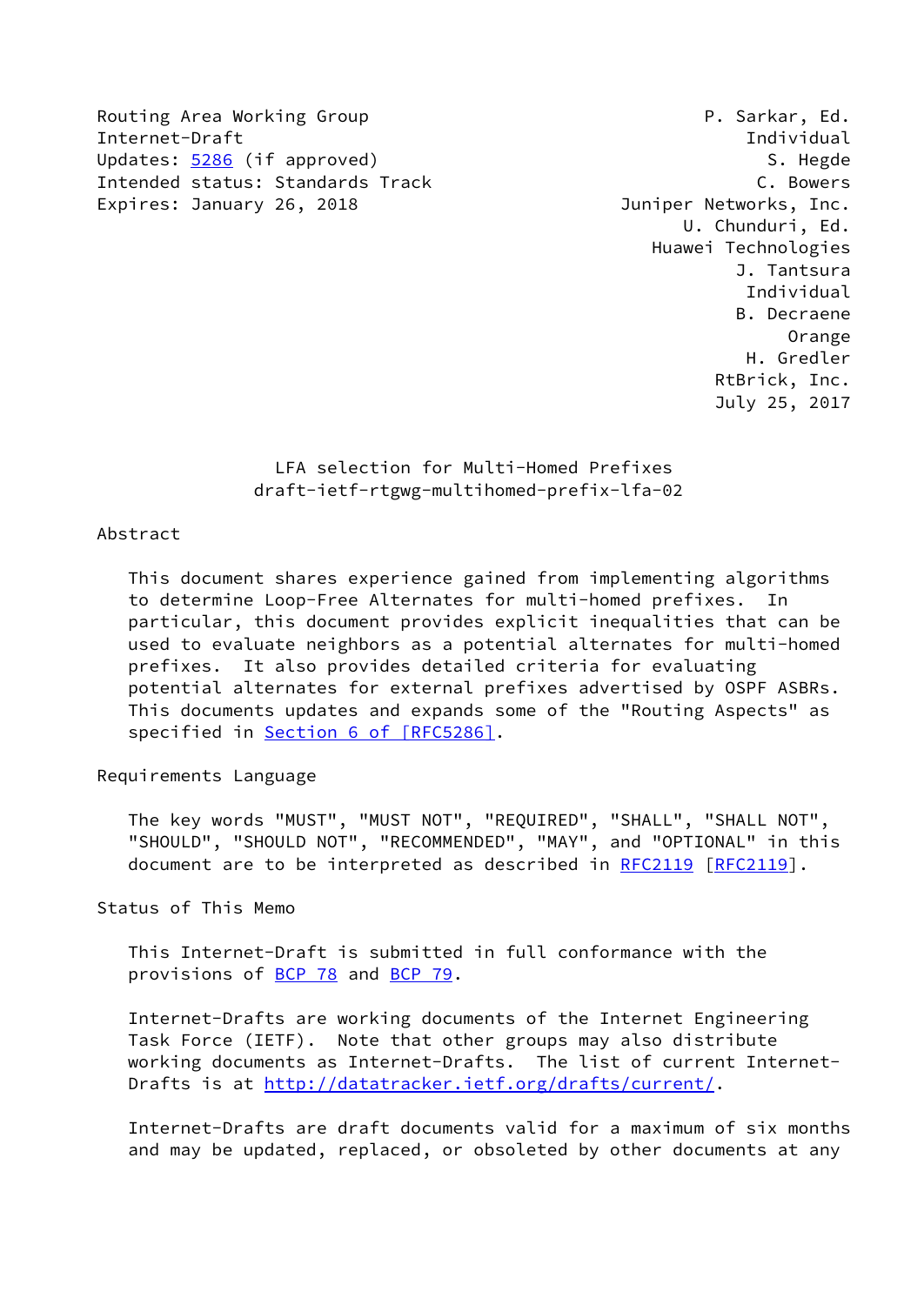Internet-Draft LFA selection for Multi-Homed Prefixes July 2017

 time. It is inappropriate to use Internet-Drafts as reference material or to cite them other than as "work in progress."

This Internet-Draft will expire on January 26, 2018.

Copyright Notice

 Copyright (c) 2017 IETF Trust and the persons identified as the document authors. All rights reserved.

This document is subject to **[BCP 78](https://datatracker.ietf.org/doc/pdf/bcp78)** and the IETF Trust's Legal Provisions Relating to IETF Documents [\(http://trustee.ietf.org/license-info](http://trustee.ietf.org/license-info)) in effect on the date of publication of this document. Please review these documents carefully, as they describe your rights and restrictions with respect to this document. Code Components extracted from this document must include Simplified BSD License text as described in Section 4.e of the Trust Legal Provisions and are provided without warranty as described in the Simplified BSD License.

Table of Contents

|                                                                 |  | $\overline{3}$  |
|-----------------------------------------------------------------|--|-----------------|
|                                                                 |  | $\overline{3}$  |
| LFA inequalities for MHPs<br>2.                                 |  | $\overline{4}$  |
| LFA selection for the multi-homed prefixes $\dots$<br>3.        |  | $\overline{4}$  |
| Improved coverage with simplified approach to MHPs<br>3.1.      |  | $\underline{6}$ |
| $3.2.$ IS-IS ATT Bit considerations                             |  | $\overline{1}$  |
| 4. LFA selection for the multi-homed external prefixes $\ldots$ |  | $\underline{8}$ |
| 4.1.                                                            |  | $\frac{8}{2}$   |
| 4.2.                                                            |  | $\underline{8}$ |
| $4.2.1$ . Rules to select alternate ASBR                        |  | $\underline{8}$ |
| Multiple ASBRs belonging different area $\dots \dots$<br>4.2.2. |  | $\overline{9}$  |
| $4.2.3$ . Type 1 and Type 2 costs                               |  | 10              |
| $4.2.4$ . RFC1583compatibility is set to enabled                |  | 10              |
|                                                                 |  | 10              |
| 4.2.6. Inequalities to be applied for alternate ASBR            |  |                 |
|                                                                 |  | <u>10</u>       |
| $4.2.6.1$ . Forwarding address set to non-zero value            |  | 10              |
| $4.2.6.2$ . ASBRs advertising type1 and type2 cost              |  | 11              |
| 5.                                                              |  | 12              |
| Links with IGP MAX_METRIC<br><u>5.1</u> .                       |  | 12              |
| Multi Topology Considerations 13<br>5.2.                        |  |                 |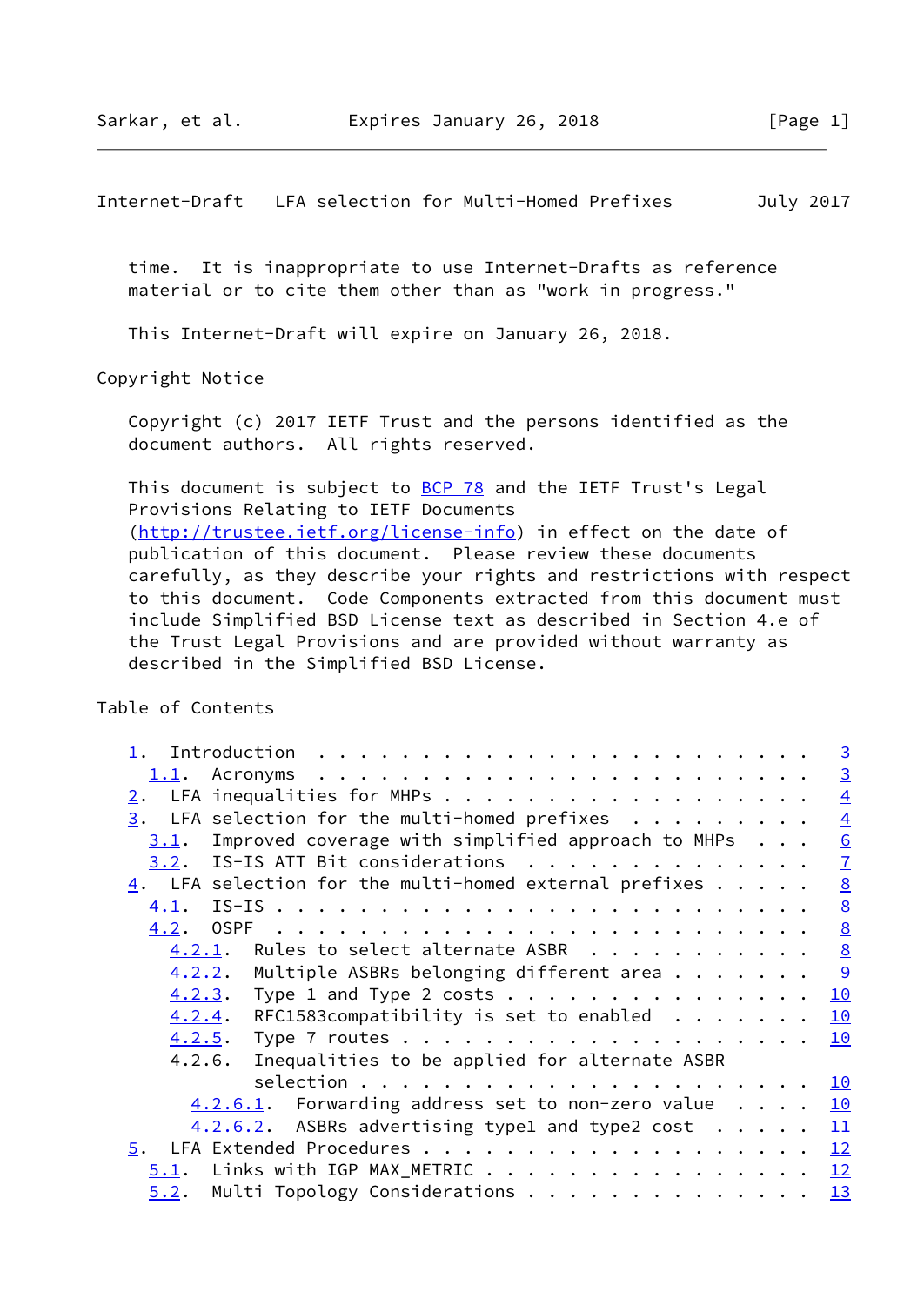|  | 8.1. Normative References 14   |  |  |  |  |  |  |  |  |  |  |  |  |
|--|--------------------------------|--|--|--|--|--|--|--|--|--|--|--|--|
|  | 8.2. Informative References 14 |  |  |  |  |  |  |  |  |  |  |  |  |

| Sarkar, et al. | Expires January 26, 2018 | [Page 2] |
|----------------|--------------------------|----------|
|----------------|--------------------------|----------|

<span id="page-2-1"></span>

| Internet-Draft LFA selection for Multi-Homed Prefixes |  |  | July 2017 |
|-------------------------------------------------------|--|--|-----------|
|                                                       |  |  |           |
|                                                       |  |  |           |

### <span id="page-2-0"></span>[1](#page-2-0). Introduction

 The use of Loop-Free Alternates (LFA) for IP Fast Reroute is specified in [\[RFC5286](https://datatracker.ietf.org/doc/pdf/rfc5286)]. Section [6.1 of \[RFC5286\]](https://datatracker.ietf.org/doc/pdf/rfc5286#section-6.1) describes a method to determine loop-free alternates for a multi-homed prefixes (MHPs). This document describes a procedure using explicit inequalities that can be used by a computing router to evaluate a neighbor as a potential alternate for a multi-homed prefix. The results obtained are equivalent to those obtained using the method described in Section [6.1 of \[RFC5286\]](https://datatracker.ietf.org/doc/pdf/rfc5286#section-6.1). However, some may find this formulation useful.

Section [6.3 of \[RFC5286\]](https://datatracker.ietf.org/doc/pdf/rfc5286#section-6.3) discusses complications associated with computing LFAs for multi-homed prefixes in OSPF. This document provides detailed criteria for evaluating potential alternates for external prefixes advertised by OSPF ASBRs, as well as explicit inequalities.

 This document also provide clarifications, additional considerations to [[RFC5286\]](https://datatracker.ietf.org/doc/pdf/rfc5286), to address a few coverage and operational observations. These observations are in the area of handling IS-IS attach (ATT) bit in Level-1 (L1) area, links provisioned with MAX\_METRIC for traffic engineering (TE) purposes and in the area of Multi Topology (MT) IGP deployments. These are elaborated in detail in **Section 3.2** and [Section 5](#page-13-0).

### <span id="page-2-2"></span>[1.1](#page-2-2). Acronyms

- AF Address Family
- ATT IS-IS Attach Bit
- ECMP Equal Cost Multi Path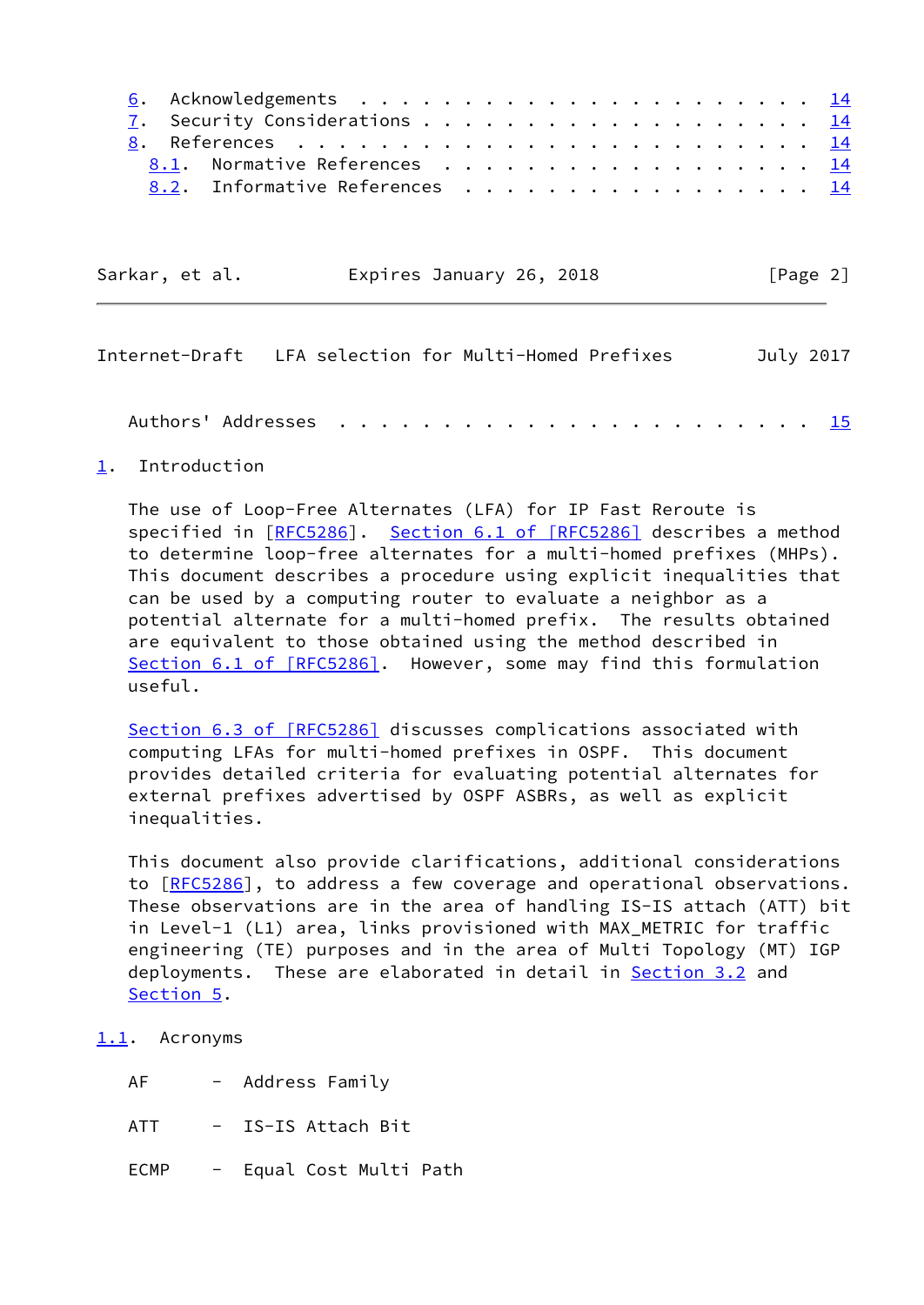| IGP            | - Interior Gateway Protocol                        |  |
|----------------|----------------------------------------------------|--|
|                | IS-IS - Intermediate System to Intermediate System |  |
| 0SPF           | - Open Shortest Path First                         |  |
| <b>MHP</b>     | - Multi-homed Prefix                               |  |
| MT             | - Multi Topology                                   |  |
| <b>SPF</b>     | - Shortest Path First PDU                          |  |
|                |                                                    |  |
|                |                                                    |  |
| Sarkar, et al. | Expires January 26, 2018<br>[Page 3]               |  |

<span id="page-3-1"></span>Internet-Draft LFA selection for Multi-Homed Prefixes July 2017

<span id="page-3-0"></span>[2](#page-3-0). LFA inequalities for MHPs

 This document proposes the following set of LFA inequalities for selecting the most appropriate LFAs for multi-homed prefixes (MHPs). They can be derived from the inequalities in [\[RFC5286](https://datatracker.ietf.org/doc/pdf/rfc5286)] combined with the observation that  $D_{opt}(N,P) = Min (D_{opt}(N,PO_i) + cost(PO_i,P))$ over all PO\_i

```
 Link-Protection:
D_{opt}(N, PO_{i})+ cost(PO_{i},P) < D_{opt}(N,S) +
                                  D_opt(S,PO_best) + cost(PO_best,P)
 Link-Protection + Downstream-paths-only:
```
D\_opt(N,PO\_i)+ cost(PO\_i,P) < D\_opt(S,PO\_best) + cost(PO\_best,P)

 Node-Protection:  $D_{opt}(N, PO_i)$  + cost( $PO_i, P$ ) <  $D_{opt}(N, E)$  + D\_opt(E,PO\_best) + cost(PO\_best,P)

Where,

| S          | - The computing router                                                                           |
|------------|--------------------------------------------------------------------------------------------------|
| N          | - The alternate router being evaluated                                                           |
| E          | - The primary next-hop on shortest path from S to<br>prefix P.                                   |
| PO i       | - The specific prefix-originating router being<br>evaluated.                                     |
| PO best    | - The prefix-originating router on the shortest path<br>from the computing router S to prefix P. |
| Cost(X, P) | - Cost of reaching the prefix P from prefix                                                      |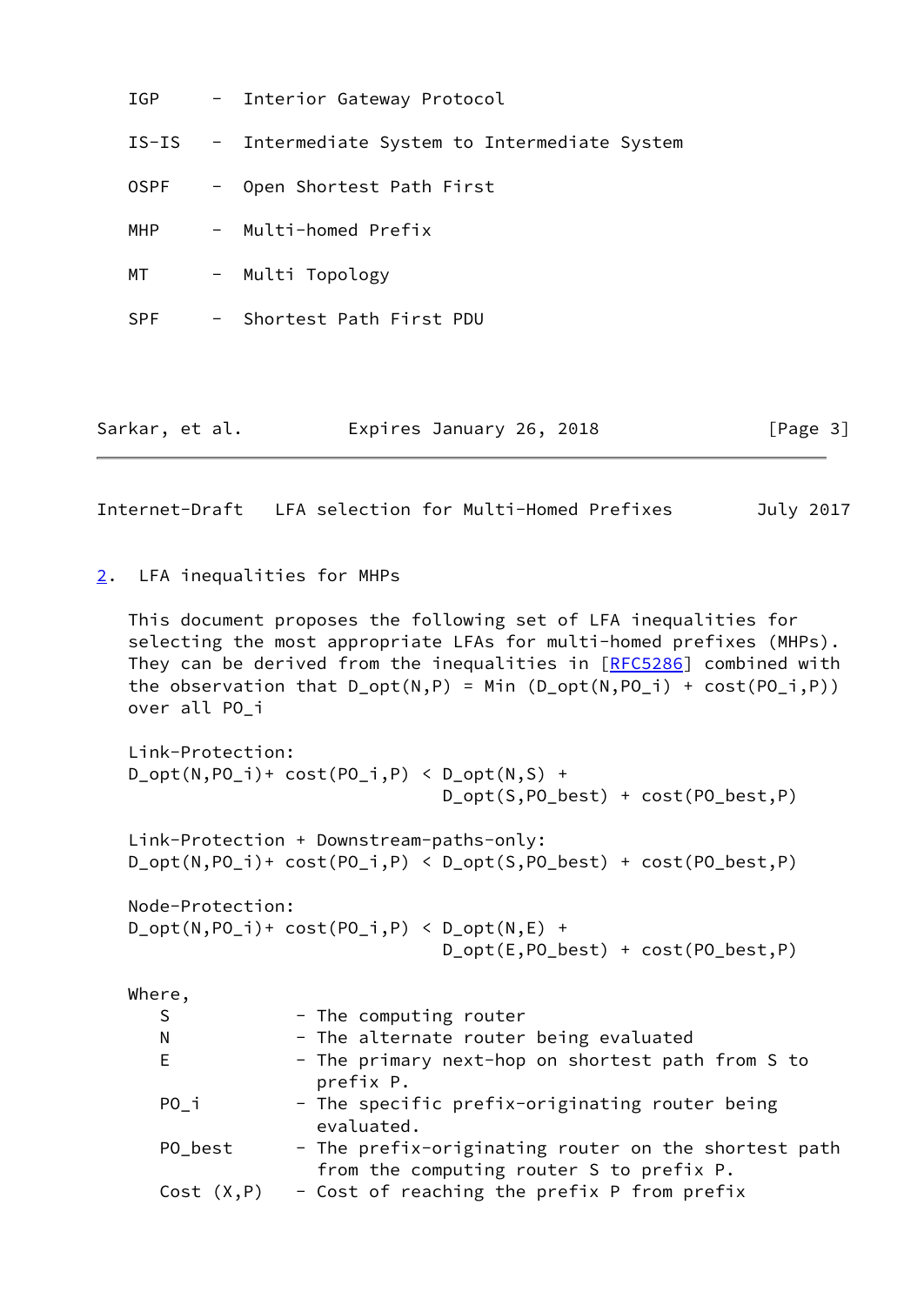originating node X.  $D_{opt}(X,Y)$  - Distance on the shortest path from node X to node Y.

Figure 1: LFA inequalities for MHPs

<span id="page-4-0"></span>[3](#page-4-0). LFA selection for the multi-homed prefixes

 To compute a valid LFA for a given multi-homed prefix P, through an alternate neighbor N a computing router S MUST follow one of the appropriate procedures below.

Sarkar, et al. **Expires January 26, 2018** [Page 4]

Internet-Draft LFA selection for Multi-Homed Prefixes July 2017 Link-Protection : ================= 1. If alternate neighbor N is also prefix-originator of P, 1.a. Select N as a LFA for prefix P (irrespective of the metric advertised by N for the prefix P). 2. Else, evaluate the link-protecting LFA inequality for P with the N as the alternate neighbor. 2.a. If LFA inequality condition is met, select N as a LFA for prefix P. 2.b. Else, N is not a LFA for prefix P. Link-Protection + Downstream-paths-only : ========================================= 1. Evaluate the link-protecting + downstream-only LFA inequality for P with the N as the alternate neighbor. 1.a. If LFA inequality condition is met, select N as a LFA for prefix P. 1.b. Else, N is not a LFA for prefix P. Node-Protection : ================= 1. If alternate neighbor N is also prefix-originator of P,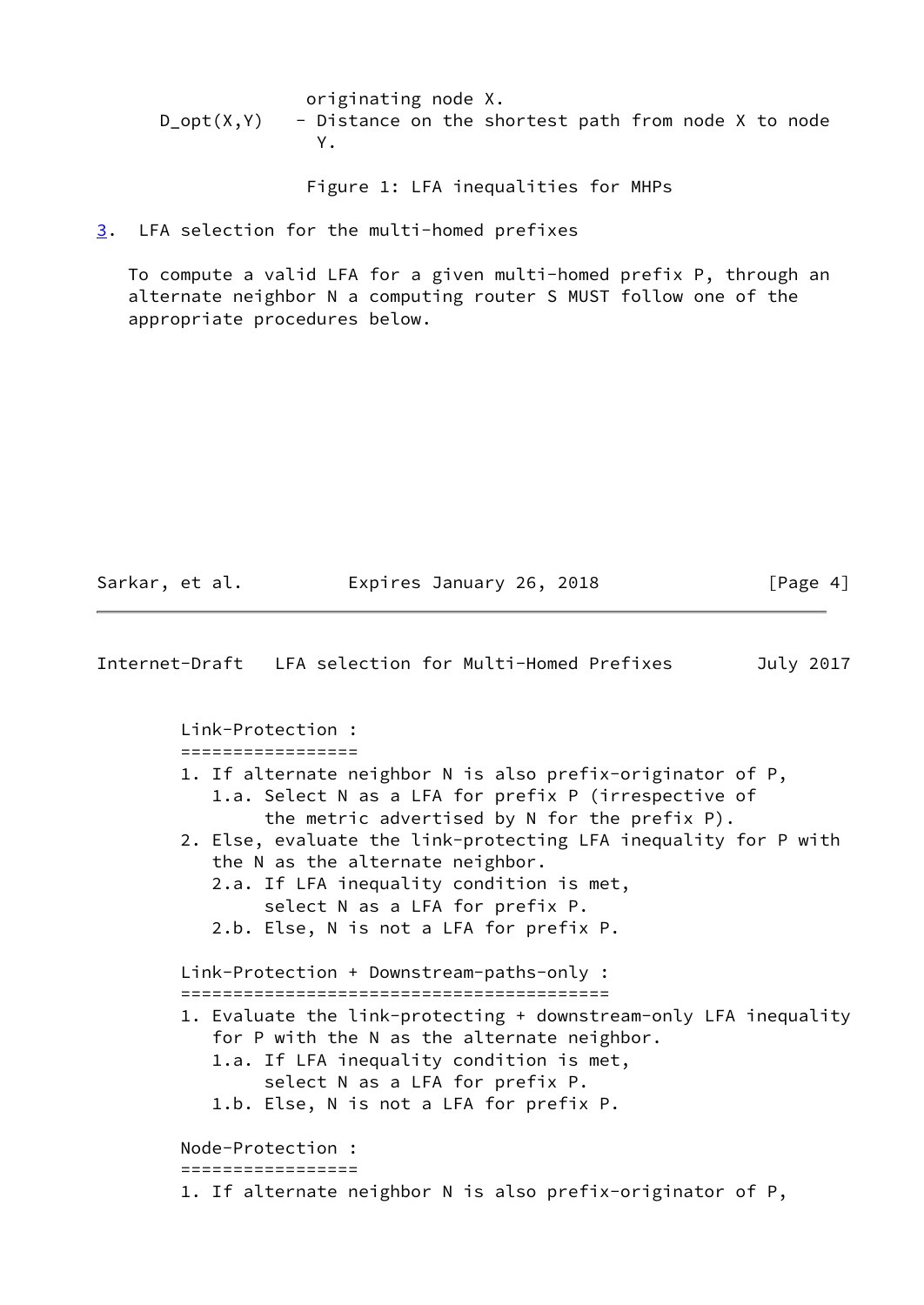1.a. Select N as a LFA for prefix P (irrespective of the metric advertised by N for the prefix P).

- 2. Else, evaluate the appropriate node-protecting LFA inequality for P with the N as the alternate neighbor.
	- 2.a. If LFA inequality condition is met,
	- select N as a LFA for prefix P.
	- 2.b. Else, N is not a LFA for prefix P.

Figure 2: Rules for selecting LFA for MHPs

 In case an alternate neighbor N is also one of the prefix-originators of prefix P, N MAY be selected as a valid LFA for P.

 However, if N is not a prefix-originator of P, the computing router SHOULD evaluate one of the corresponding LFA inequalities, as mentioned in Figure 1, once for each remote node that originated the prefix. In case the inequality is satisfied by the neighbor N router S MUST choose neighbor N, as one of the valid LFAs for the prefix P.

When computing a downstream-only LFA, in addition to being a prefix originator of P, router N MUST also satisfy the downstream-only LFA inequality specified in Figure 1.

 For more specific rules please refer to the later sections of this document.

| Sarkar, et al. | Expires January 26, 2018 | [Page 5] |
|----------------|--------------------------|----------|
|                |                          |          |

<span id="page-5-1"></span>Internet-Draft LFA selection for Multi-Homed Prefixes July 2017

<span id="page-5-0"></span>[3.1](#page-5-0). Improved coverage with simplified approach to MHPs

LFA base specification [\[RFC5286\] Section](https://datatracker.ietf.org/doc/pdf/rfc5286#section-6.1) 6.1 recommends that a router compute the alternate next-hop for an IGP multi-homed prefix by considering alternate paths via all routers that have announced that prefix and the same has been elaborated with appropriate inequalities in the above section. However, [\[RFC5286\] Section](https://datatracker.ietf.org/doc/pdf/rfc5286#section-6.1) 6.1 also allows for the router to simplify the multi-homed prefix calculation by assuming that the MHP is solely attached to the router that was its pre failure optimal point of attachment, at the expense of potentially lower coverage. If an implementation chooses to simplify the multi homed prefix calculation by assuming that the MHP is solely attached to the router that was its pre-failure optimal point of attachment, the procedure described in this memo can potentially improve coverage for equal cost multi path (ECMP) MHPs without incurring extra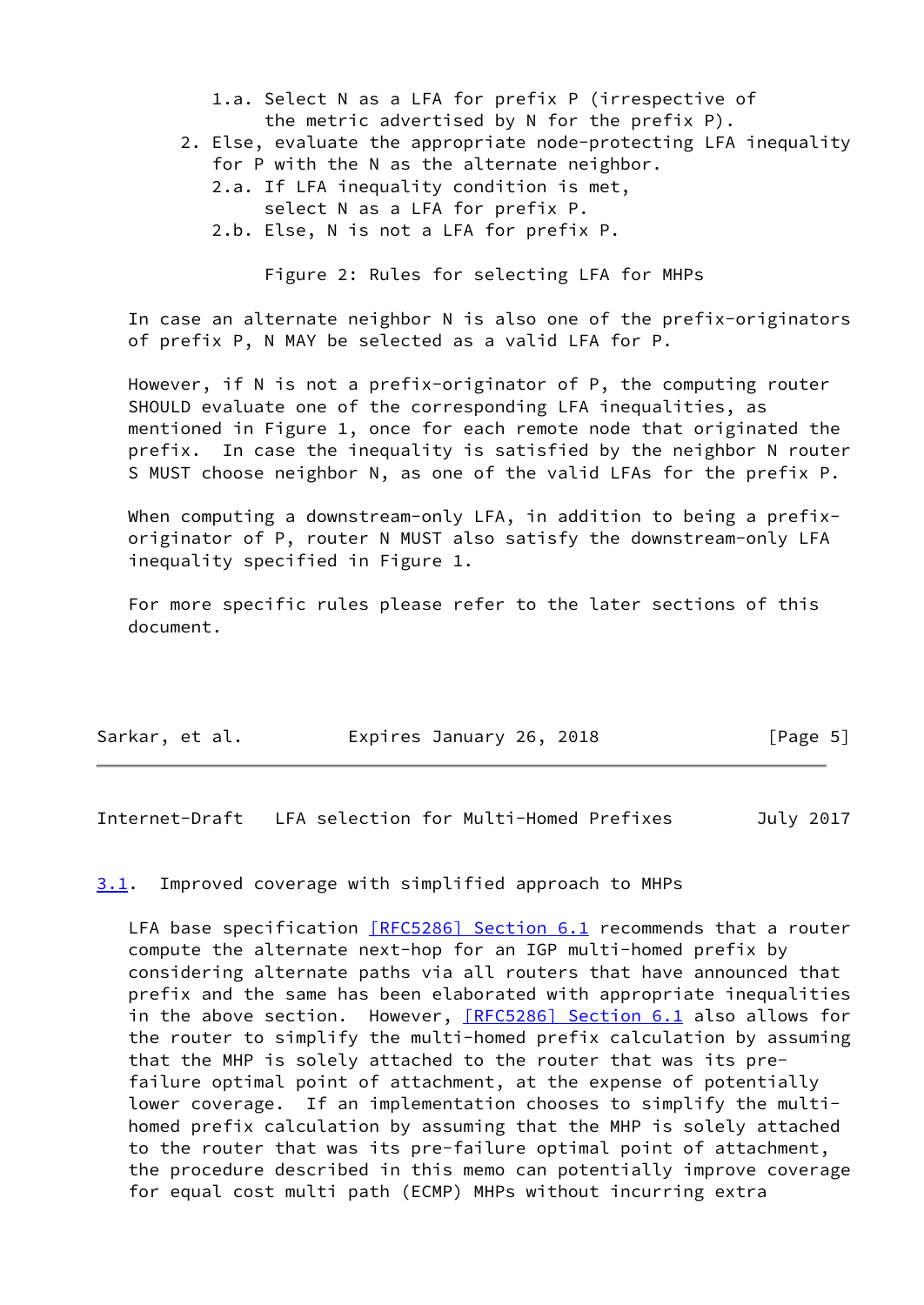computational cost.

 The approach specified in [\[RFC5286\] Section](https://datatracker.ietf.org/doc/pdf/rfc5286#section-6.1) 6.1 last paragraph, is to simplify the MHP as solely attached to the router that was its pre failure optimal point of attachment; though it is a scalable approach and simplifies computation, [\[RFC5286](https://datatracker.ietf.org/doc/pdf/rfc5286)] notes this may result in little less coverage.

 This document improves the above approach to provide loop-free alternatives without any additional cost for equal cost multi path MHPs as described through the below example network. The approach specified here MAY also be applicable for handling default routes as explained in **Section 3.2.** 



Figure 3: MHP with same ECMP Next-hop

 In the above network a prefix p, is advertised from both Node E and Node F. With simplified approach taken as specified in [\[RFC5286\]](https://datatracker.ietf.org/doc/pdf/rfc5286#section-6.1) Section 6.1, prefix p will get only link protection LFA through the neighbor C while a node protection path is available through neighbor

| Sarkar, et al. | Expires January 26, 2018 | [Page 6] |
|----------------|--------------------------|----------|
|----------------|--------------------------|----------|

<span id="page-6-0"></span>Internet-Draft LFA selection for Multi-Homed Prefixes July 2017

 A. In this scenario, E and F both are pre-failure optimal points of attachment and share the same primary next-hop. Hence, an implementation MAY compare the kind of protection A provides to F (link-and-node protection) with the kind of protection C provides to E (link protection) and inherit the better alternative to prefix p and here it is A.

However, in the below network prefix p has an ECMP through both node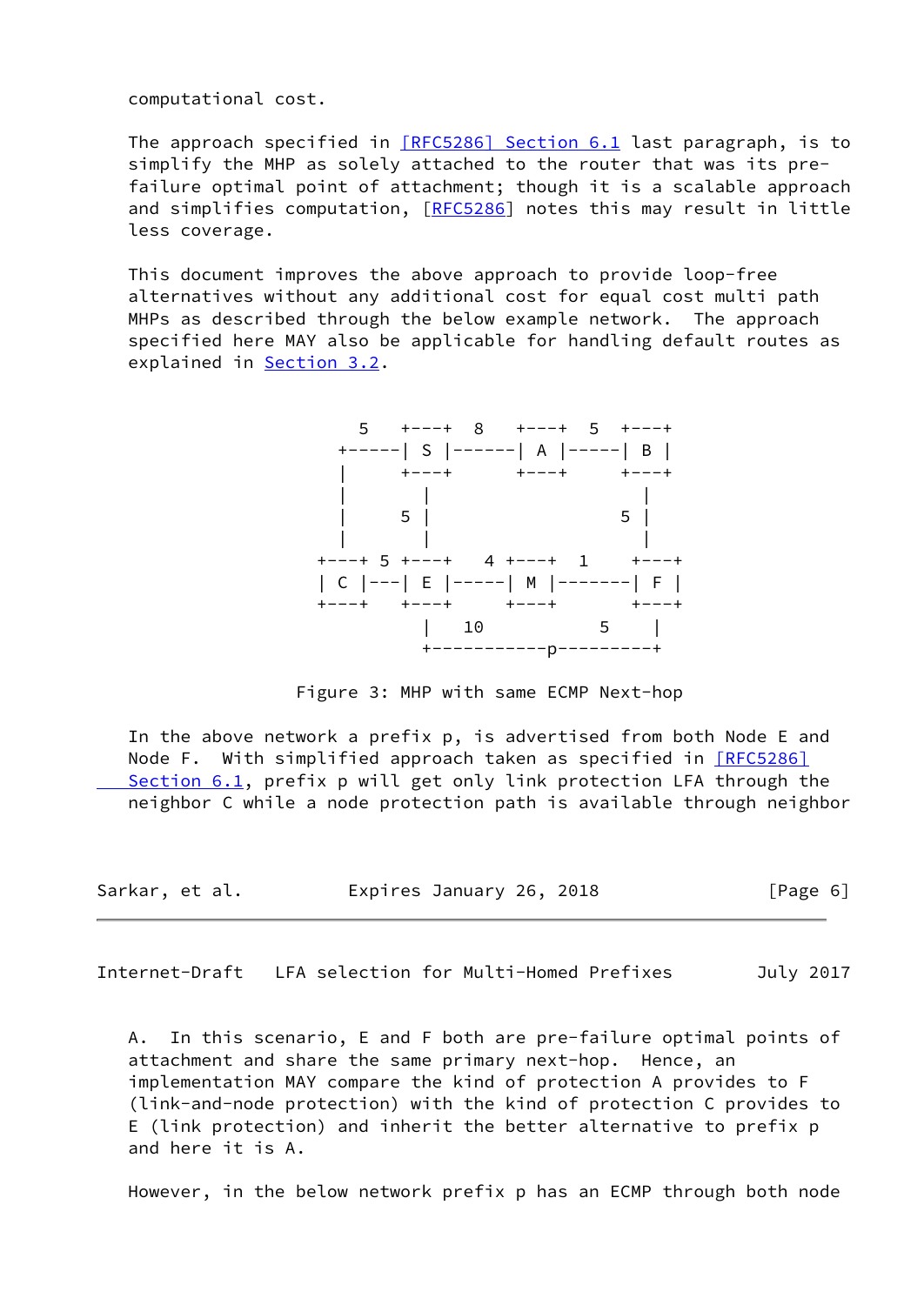E and node F with cost 20. Though it has 2 pre-failure optimal points of attachment, the primary next-hop to each pre-failure optimal point of attachment is different. In this case, prefix p shall inherit corresponding LFA to each primary next-hop calculated for the router advertising the same respectively (node E's and node F's LFA).



Figure 4: MHP with different ECMP Next-hops

 In summary, if there are multiple pre-failure points of attachment for a MHP and primary next-hop of a MHP is same as that of the primary next-hop of the router that was pre-failure optimal point of attachment, an implementation MAY provide the better protection to MHP without incurring any additional computation cost.

### <span id="page-7-0"></span>[3.2](#page-7-0). IS-IS ATT Bit considerations

Per [\[RFC1195](https://datatracker.ietf.org/doc/pdf/rfc1195)] a default route needs to be added in Level1 (L1) router to the closest reachable Level1/Level2 (L1/L2) router in the network advertising ATT (attach) bit in its LSP-0 fragment. All L1 routers in the area would do this during the decision process with the next hop of the default route set to the adjacent router through which the closest L1/L2 router is reachable. The base LFA specification [\[RFC5286](https://datatracker.ietf.org/doc/pdf/rfc5286)] does not specify any procedure for computing LFA for a default route in IS-IS L1 area. Potentially one MAY consider a default route is being advertised from the border L1/L2 router where ATT bit is set and can do LFA computation for the default route.

Sarkar, et al. **Expires January 26, 2018** [Page 7]

<span id="page-7-1"></span>Internet-Draft LFA selection for Multi-Homed Prefixes July 2017

But, when multiple ECMP L1/L2 routers are reachable in an L1 area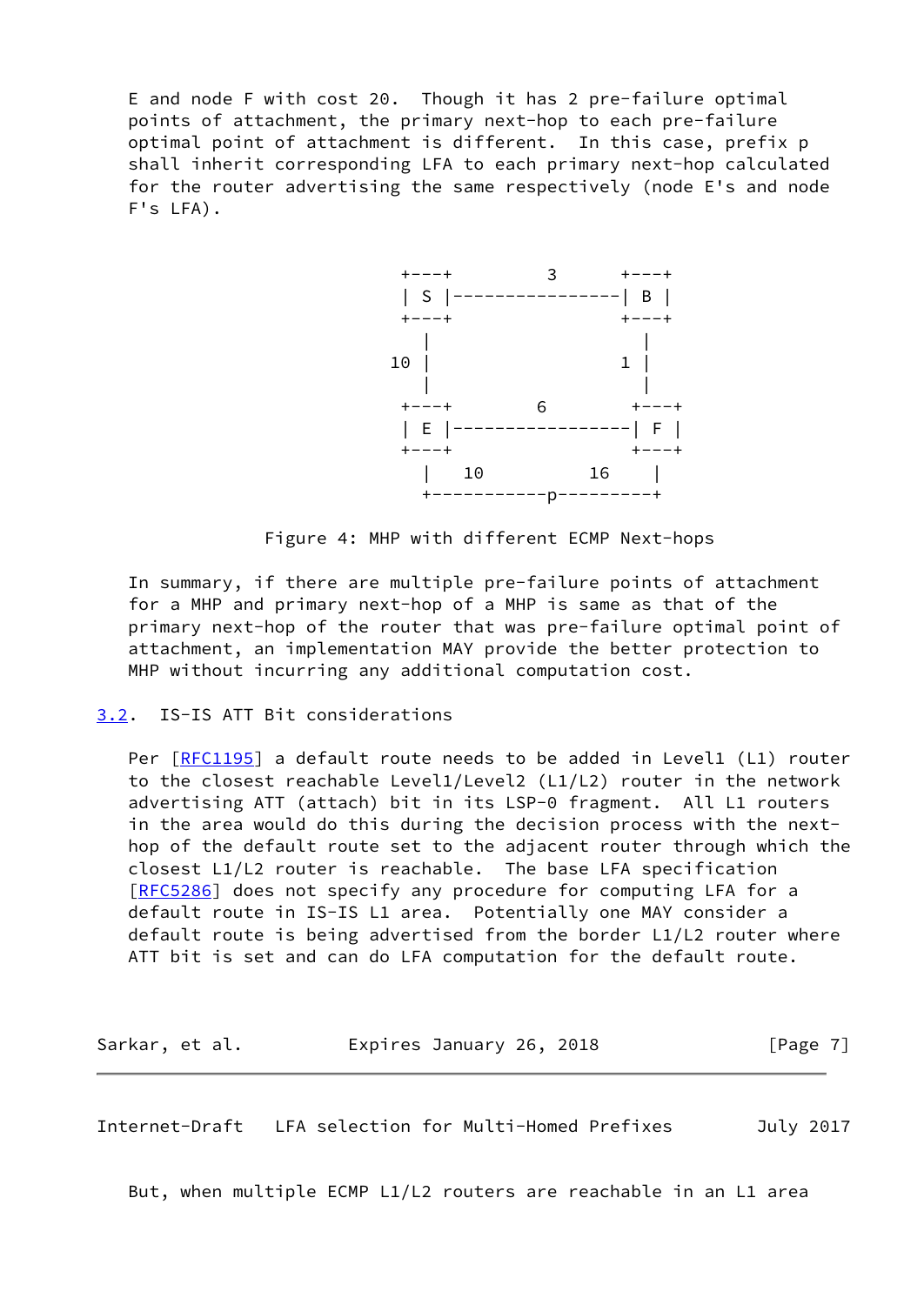corresponding best LFAs SHOULD be given for each primary next-hop associated with default route. Considerations as specified in [Section 3](#page-4-0) and [Section 3.1](#page-5-0) are applicable for default routes, if the default route is considered as ECMP MHP.

### <span id="page-8-0"></span>[4](#page-8-0). LFA selection for the multi-homed external prefixes

 Redistribution of external routes into IGP is required in case of two different networks getting merged into one or during protocol migrations. External routes could be distributed into an IGP domain via multiple nodes to avoid a single point of failure.

 During LFA calculation, alternate LFA next-hops to reach the best ASBR could be used as LFA for the routes redistributed via that ASBR. When there is no LFA available to the best ASBR, it may be desirable to consider the other ASBRs (referred to as alternate ASBR hereafter) redistributing the external routes for LFA selection as defined in [\[RFC5286](https://datatracker.ietf.org/doc/pdf/rfc5286)] and leverage the advantage of having multiple re distributing nodes in the network.

### <span id="page-8-1"></span>[4.1](#page-8-1). IS-IS

 LFA evaluation for multi-homed external prefixes in IS-IS is similar to the multi-homed internal prefixes. Inequalities described in sec 2 would also apply to multi-homed external prefixes as well.

# <span id="page-8-2"></span>[4.2](#page-8-2). OSPF

Loop free Alternates [\[RFC 5286](https://datatracker.ietf.org/doc/pdf/rfc5286)] describes mechanisms to apply inequalities to find the loop free alternate neighbor. For the selection of alternate ASBR for LFA consideration, additional rules have to be applied in selecting the alternate ASBR due to the external route calculation rules imposed by [\[RFC 2328](https://datatracker.ietf.org/doc/pdf/rfc2328)].

 This document also defines the inequalities defined in RFC [5286] specifically for the alternate loop-free ASBR evaluation.

### <span id="page-8-3"></span>[4.2.1](#page-8-3). Rules to select alternate ASBR

 The process to select an alternate ASBR is best explained using the rules below. The below process is applied when primary ASBR for the concerned prefix is chosen and there is an alternate ASBR originating same prefix.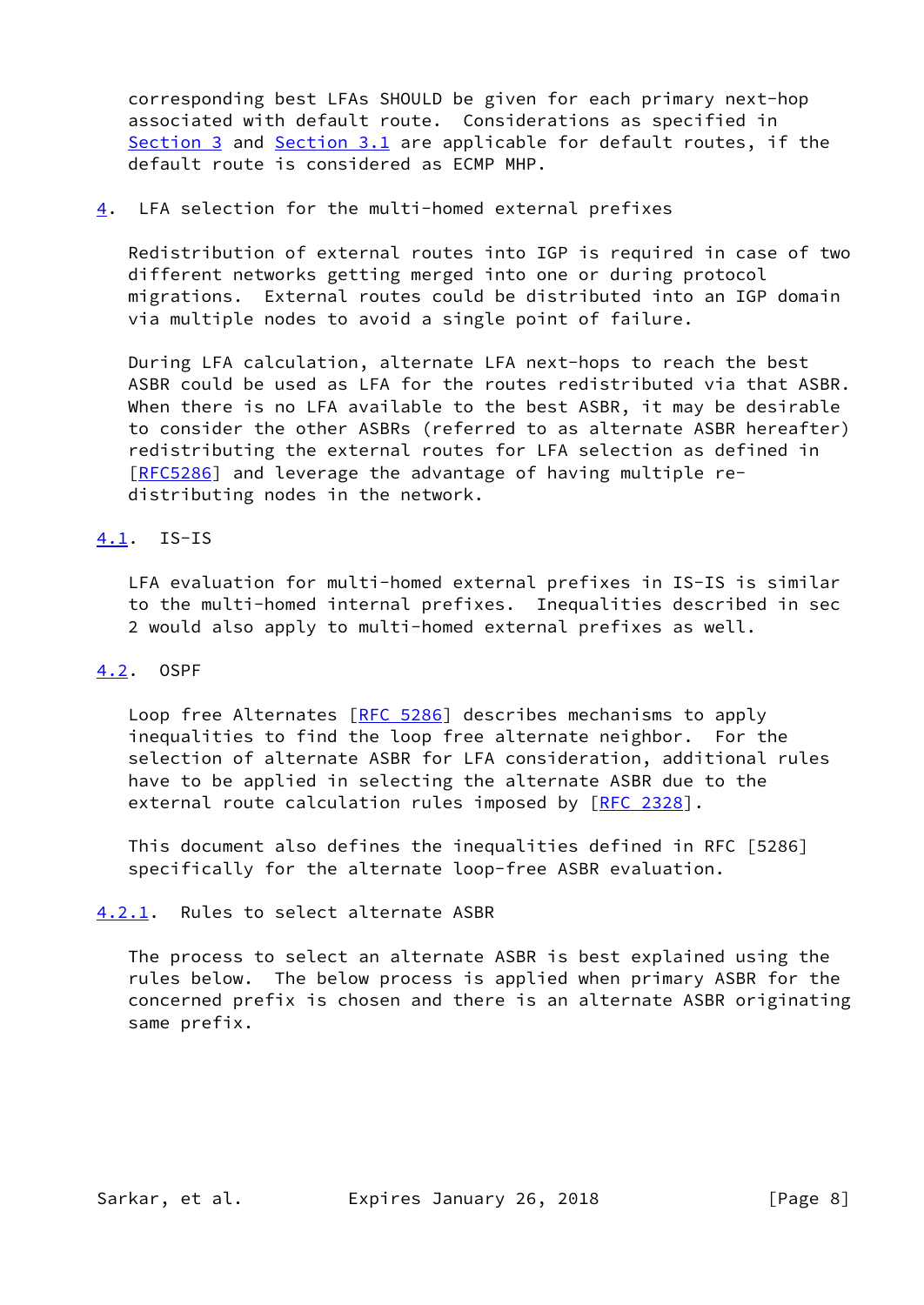<span id="page-9-1"></span>Internet-Draft LFA selection for Multi-Homed Prefixes July 2017

 1. If RFC1583Compatibility is disabled 1a. if primary ASBR and alternate ASBR are intra area non-backbone path go to step 2. 1b. If primary ASBR and alternate ASBR belong to intra-area backbone and/or inter-area path go to step 2. 1c. for other paths, skip the alternate ASBR and consider next ASBR. 2. If cost type (type1/type2) advertised by alternate ASBR same as primary 2a. If not same skip alternate ASBR and consider next ASBR. 3. If cost type is type1 3a. If cost is same, program ECMP 3b. else go to step 5. 4 If cost type is type 2 4a. If cost is different, skip alternate ASBR and consider next ASBR 4b. If type2 cost is same, compare type 1 cost. 4c. If type1 cost is also same program ECMP. 4d. If type 1 cost is different go to step 5. 5. If route type (type 5/type 7) 5a. If route type is same, check route p-bit, forwarding address field for routes from both ASBRs match. If not skip alternate ASBR and consider next ASBR. 5b. If route type is not same, skip ASBR and consider next ASBR.

6. Apply inequality on the alternate ASBR.

Figure 5: Rules for selecting alternate ASBR in OSPF

<span id="page-9-0"></span>[4.2.2](#page-9-0). Multiple ASBRs belonging different area

 When "RFC1583compatibility" is set to disabled, OSPF[RFC2328] defines certain rules of preference to choose the ASBRs. While selecting alternate ASBR for loop evaluation for LFA, these rules should be applied and ensured that the alternate neighbor does not loop the traffic back.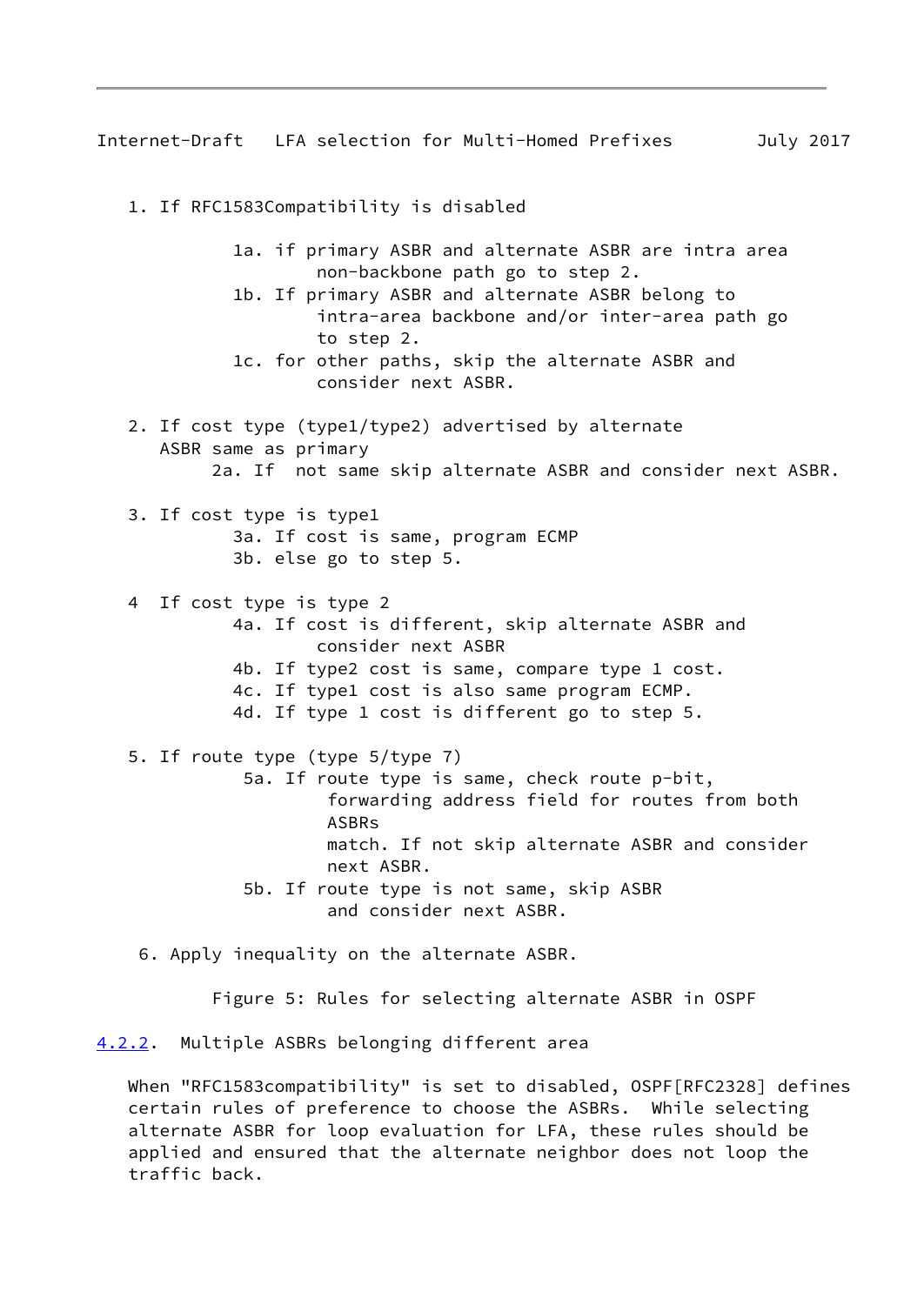When there are multiple ASBRs belonging to different area advertising the same prefix, pruning rules as defined in [RFC 2328 section](https://datatracker.ietf.org/doc/pdf/rfc2328#section-16.4.1) 16.4.1

| Sarkar, et al. | Expires January 26, 2018 | [Page 9] |
|----------------|--------------------------|----------|
|----------------|--------------------------|----------|

<span id="page-10-1"></span>Internet-Draft LFA selection for Multi-Homed Prefixes July 2017

 are applied. The alternate ASBRs pruned using above rules are not considered for LFA evaluation.

<span id="page-10-0"></span>[4.2.3](#page-10-0). Type 1 and Type 2 costs

 If there are multiple ASBRs not pruned via rules defined in 3.2.2, the cost type advertised by the ASBRs is compared. ASBRs advertising Type1 costs are preferred and the type2 costs are pruned. If two ASBRs advertise same type2 cost, the alternate ASBRs are considered along with their type1 cost for evaluation. If the two ASBRs with same type2 as well as type1 cost, ECMP FRR is programmed. If there are two ASBRs with different type2 cost, the higher cost ASBR is pruned. The inequalities for evaluating alternate ASBR for type 1 and type 2 costs are same, as the alternate ASBRs with different type2 costs are pruned and the evaluation is based on equal type 2 cost ASBRS.

<span id="page-10-2"></span>[4.2.4](#page-10-2). RFC1583compatibility is set to enabled

 When RFC1583Compatibility is set to enabled, multiple ASBRs belonging to different area advertising same prefix are chosen based on cost and hence are valid alternate ASBRs for the LFA evaluation.

<span id="page-10-3"></span>[4.2.5](#page-10-3). Type 7 routes

 Type 5 routes always get preference over Type 7 and the alternate ASBRs chosen for LFA calculation should belong to same type. Among Type 7 routes, routes with p-bit and forwarding address set have higher preference than routes without these attributes. Alternate ASBRs selected for LFA comparison should have same p-bit and forwarding address attributes.

<span id="page-10-5"></span>[4.2.6](#page-10-5). Inequalities to be applied for alternate ASBR selection

 The alternate ASBRs selected using above mechanism described in 3.2.1, are evaluated for Loop free criteria using below inequalities.

<span id="page-10-4"></span>[4.2.6.1](#page-10-4). Forwarding address set to non-zero value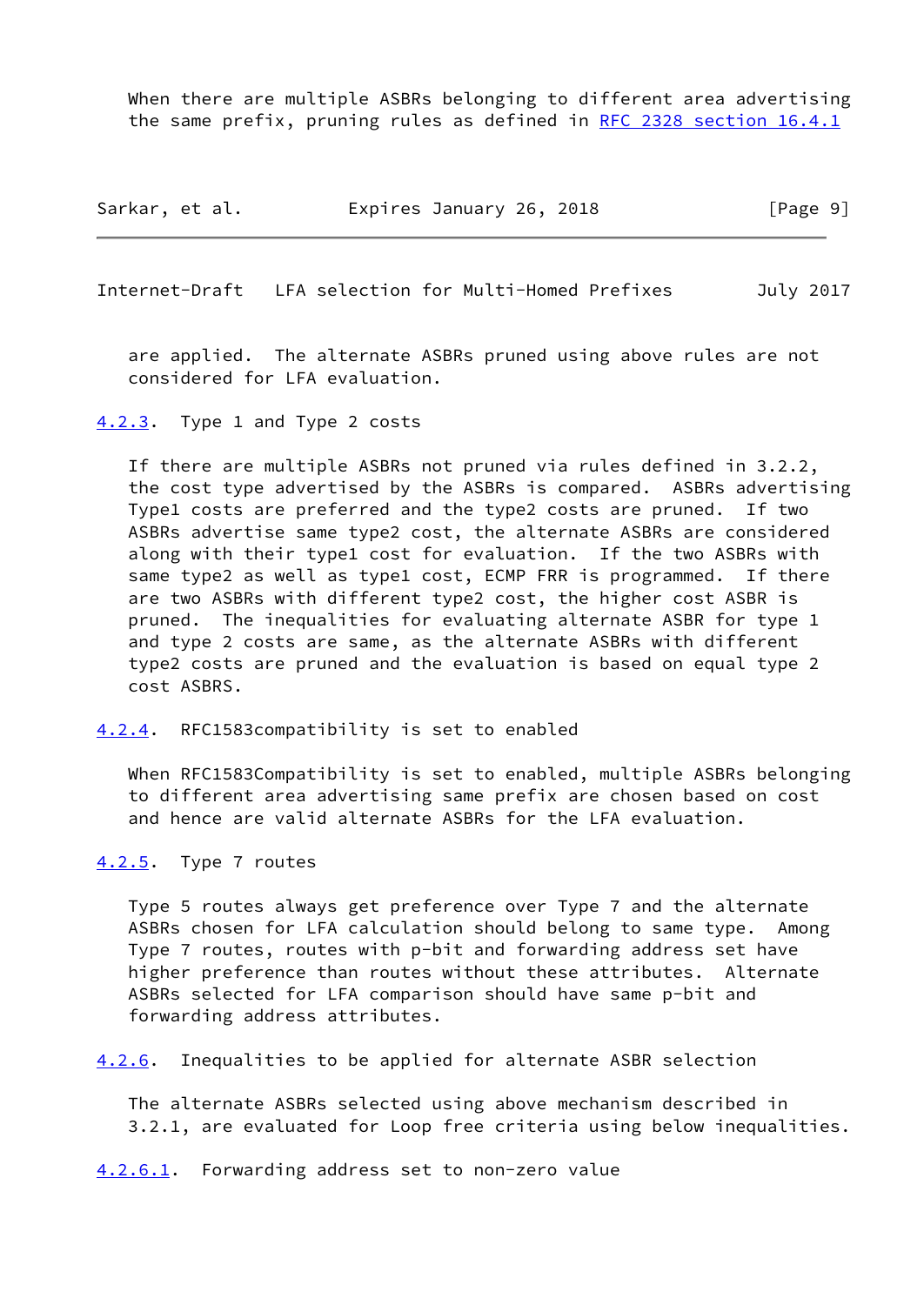<span id="page-11-1"></span>

|                  | Internet-Draft LFA selection for Multi-Homed Prefixes<br>July 2017                                                            |
|------------------|-------------------------------------------------------------------------------------------------------------------------------|
| Link-Protection: | $F_{opt(N, PO_i)+cost(PO_i, P)$ < $D_{opt(N, S) +}$<br>$F_{opt}(S, PO_{best}) + cost(PO_{best}, P)$                           |
|                  | Link-Protection + Downstream-paths-only:<br>$F_{opt}(N, PO_i)$ + $cost(PO_i, P)$ < $F_{opt}(S, PO_best)$ + $cost(PO_best, P)$ |
| Node-Protection: | $F_{opt}(N, PO_i)$ + cost( $PO_i, P$ ) < $D_{opt}(N, E)$ +<br>$F_{opt}(E, PO_{best}) + cost(PO_{best}, P)$                    |
| Where,           |                                                                                                                               |
| S                | - The computing router                                                                                                        |
| N                | - The alternate router being evaluated                                                                                        |
| E                | - The primary next-hop on shortest path from S to<br>prefix P.                                                                |
| PO i             | - The specific prefix-originating router being<br>evaluated.                                                                  |
| PO_best          | - The prefix-originating router on the shortest path<br>from the computing router S to prefix P.                              |
| cost(X, Y)       | - External cost for Y as advertised by X                                                                                      |
| $F_{opt}(X,Y)$   | - Distance on the shortest path from node X to Forwarding<br>address specified by ASBR Y.                                     |
| $D_{opt}(X, Y)$  | - Distance on the shortest path from node X to node Y.                                                                        |
|                  |                                                                                                                               |

Sarkar, et al. **Expires January 26, 2018** [Page 10]

 Figure 6: LFA inequality definition when forwarding address in non zero de la contrata de la contrata de la contrata de la contrata de la contrata de la contrata de la contrata d<br>En la contrata de la contrata de la contrata de la contrata de la contrata de la contrata de la contrata de la

<span id="page-11-0"></span>[4.2.6.2](#page-11-0). ASBRs advertising type1 and type2 cost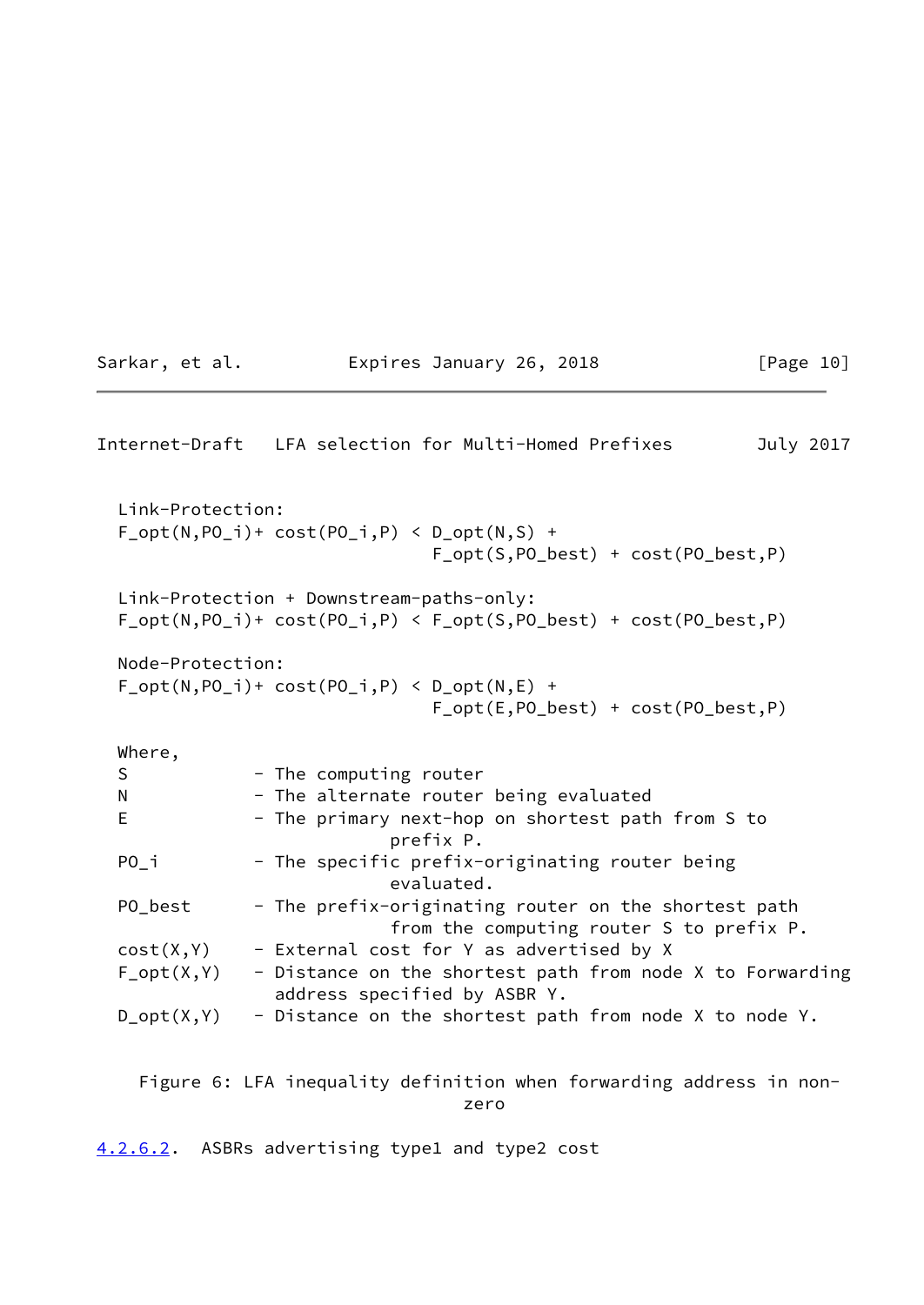Sarkar, et al. **Expires January 26, 2018** [Page 11]

<span id="page-12-0"></span>Internet-Draft LFA selection for Multi-Homed Prefixes July 2017 Link-Protection:  $D_{opt}(N, PO_i)$  +  $cost(PO_i, P)$  <  $D_{opt}(N, S)$  + D\_opt(S,PO\_best) + cost(PO\_best,P) Link-Protection + Downstream-paths-only: D\_opt(N,PO\_i)+ cost(PO\_i,P) < D\_opt(S,PO\_best) + cost(PO\_best,P) Node-Protection:  $D_{opt}(N, PO_i)$  + cost( $PO_i, P$ ) <  $D_{opt}(N, E)$  + D\_opt(E,PO\_best) + cost(PO\_best,P) Where, S - The computing router N - The alternate router being evaluated E - The primary next-hop on shortest path from S to prefix P. PO\_i - The specific prefix-originating router being evaluated. PO\_best - The prefix-originating router on the shortest path from the computing router S to prefix P.  $cost(X,Y)$  - External cost for Y as advertised by X.  $D_{opt}(X,Y)$  - Distance on the shortest path from node X to node Y.

Figure 7: LFA inequality definition for type1 and type 2 cost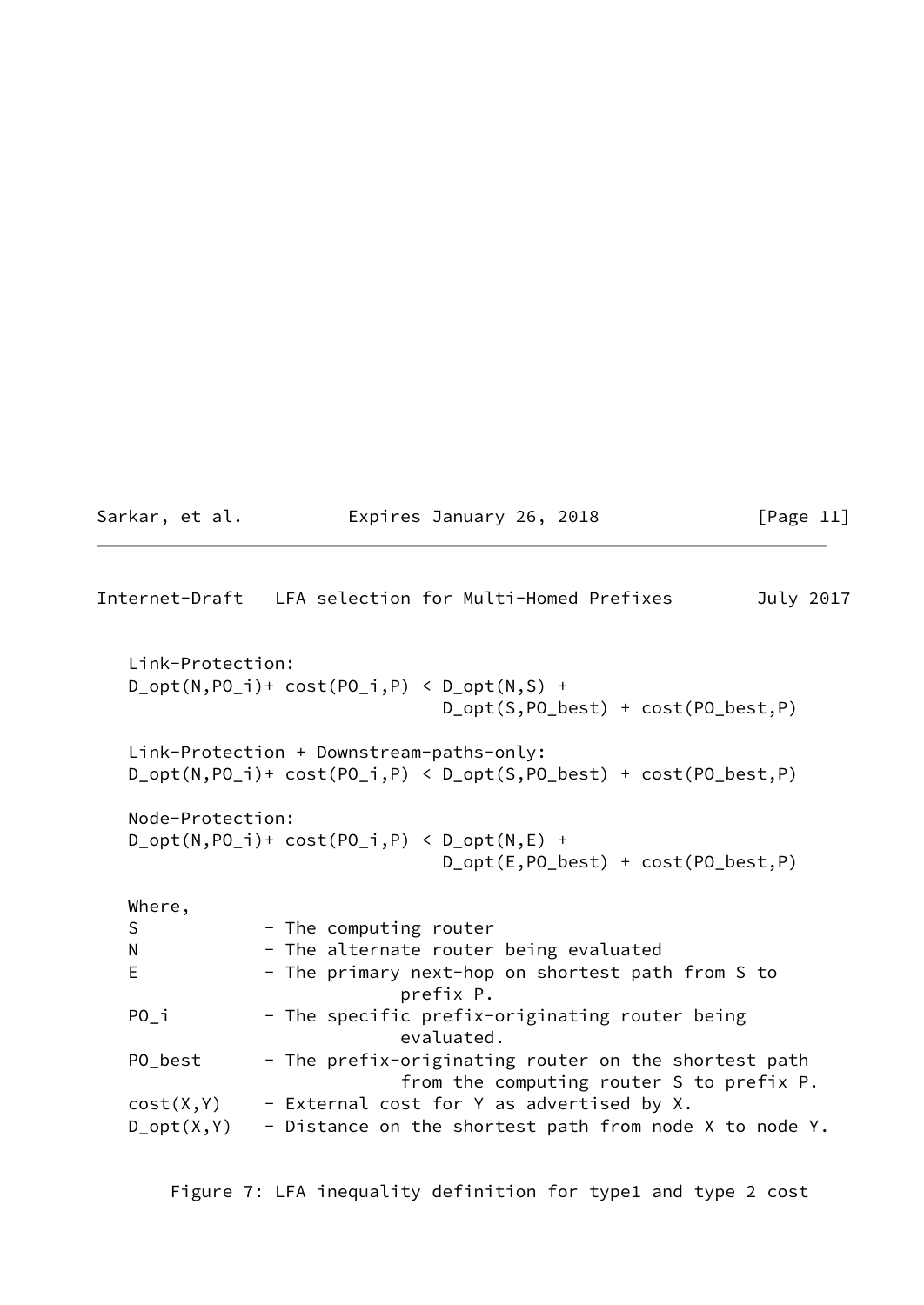#### <span id="page-13-0"></span>[5](#page-13-0). LFA Extended Procedures

 This section explains the additional considerations in various aspects as listed below to the base LFA specification [[RFC5286](https://datatracker.ietf.org/doc/pdf/rfc5286)].

## <span id="page-13-1"></span>[5.1](#page-13-1). Links with IGP MAX\_METRIC

Section 3.5 and 3.6 of [\[RFC5286](https://datatracker.ietf.org/doc/pdf/rfc5286)] describes procedures for excluding nodes and links from use in alternate paths based on the maximum link metric (as defined in for IS-IS in [[RFC5305\]](https://datatracker.ietf.org/doc/pdf/rfc5305) or as defined in [\[RFC3137](https://datatracker.ietf.org/doc/pdf/rfc3137)] for OSPF). If these procedures are strictly followed, there are situations, as described below, where the only potential alternate available which satisfies the basic loop-free condition will not be considered as alternative.

Sarkar, et al. Expires January 26, 2018 [Page 12]

<span id="page-13-2"></span>Internet-Draft LFA selection for Multi-Homed Prefixes July 2017



Figure 8: Link with IGP MAX\_METRIC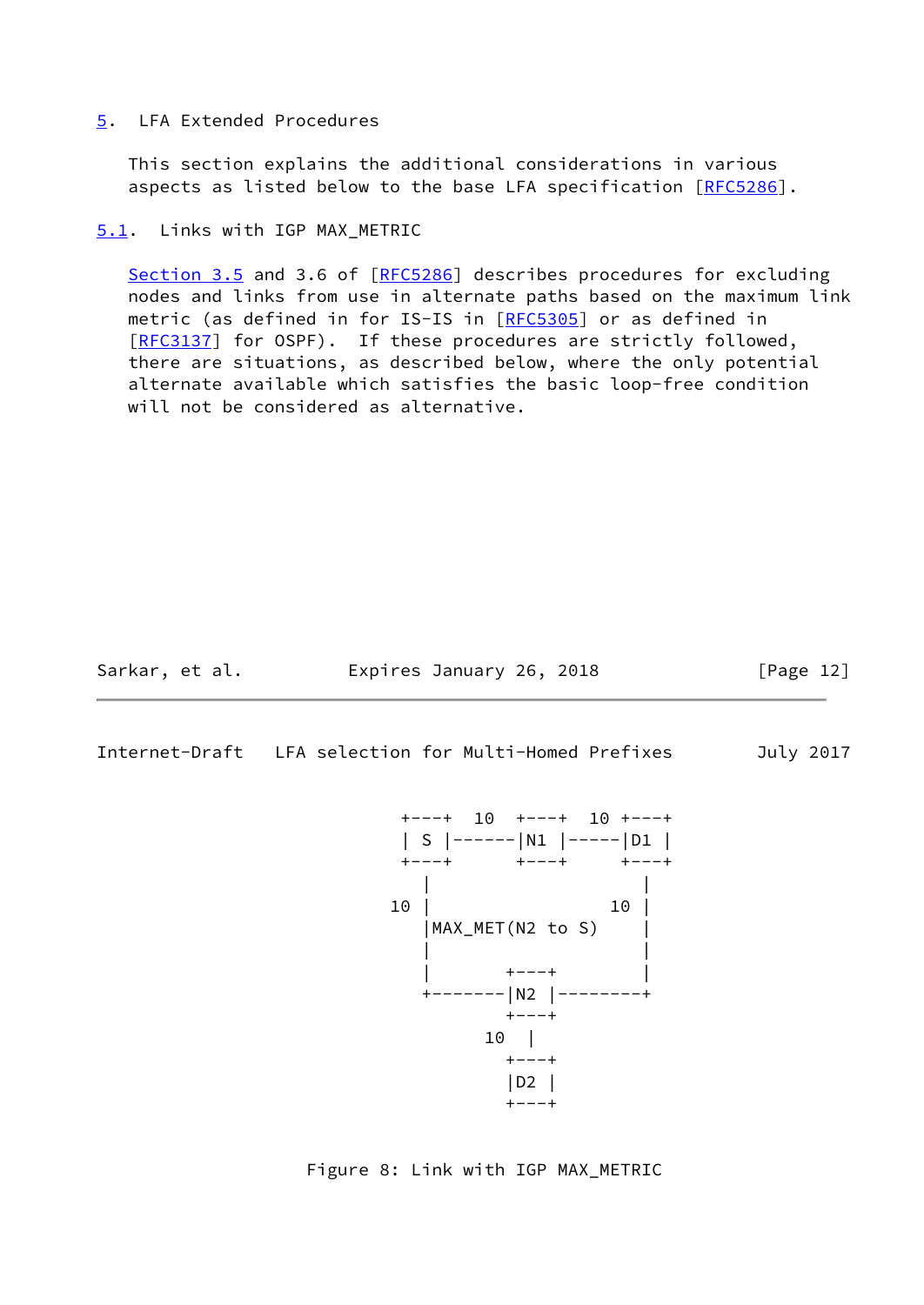In the simple example network, all the link costs have a cost of 10 in both directions, except for the link between S and N2. The S-N2 link has a cost of 10 in the direction from S to N2, and a cost of MAX\_METRIC in the direction from N2 to S (0xffffff /2^24 - 1 for IS- IS and 0xffff for OSPF) for a specific end to end Traffic Engineering (TE) requirement of the operator. At node S, D1 is reachable through N1 with cost 20, and D2 is reachable through N2 with cost 20. Even though neighbor N2 satisfies basic loop-free condition (inequality 1 of [[RFC5286\]](https://datatracker.ietf.org/doc/pdf/rfc5286)) for D1 this could be excluded as potential alternative because of the current exclusions as specified in section 3.5 and 3.6 procedure of [\[RFC5286](https://datatracker.ietf.org/doc/pdf/rfc5286)]. But, as the primary traffic destined to D2 continue to use the link and hence irrespective of the reverse metric in this case, the same link MAY be used as a potential LFA for D1.

 Alternatively, reverse metric of the link MAY be configured with MAX\_METRIC-1, so that the link can be used as an alternative while meeting the TE requirements.

<span id="page-14-0"></span>[5.2](#page-14-0). Multi Topology Considerations

Section 6.2 and 6.3.2 of [\[RFC5286](https://datatracker.ietf.org/doc/pdf/rfc5286)] state that multi-topology OSPF and ISIS are out of scope for that specification. This memo clarifies and describes the applicability.

 In Multi Topology (MT) IGP deployments, for each MT ID, a separate shortest path tree (SPT) is built with topology specific adjacencies, the LFA principles laid out in [\[RFC5286](https://datatracker.ietf.org/doc/pdf/rfc5286)] are actually applicable for MT IS-IS [\[RFC5120](https://datatracker.ietf.org/doc/pdf/rfc5120)] LFA SPF. The primary difference in this case is, identifying the eligible-set of neighbors for each LFA computation which is done per MT ID. The eligible-set for each MT ID is

Sarkar, et al. **Expires January 26, 2018** [Page 13]

<span id="page-14-1"></span>Internet-Draft LFA selection for Multi-Homed Prefixes July 2017

 determined by the presence of IGP adjacency from Source to the neighboring node on that MT-ID apart from the administrative restrictions and other checks laid out in [[RFC5286](https://datatracker.ietf.org/doc/pdf/rfc5286)]. The same is also applicable for OSPF [\[RFC4915](https://datatracker.ietf.org/doc/pdf/rfc4915)] [MT-OSPF] or different AFs in multi instance OSPFv3 [[RFC5838](https://datatracker.ietf.org/doc/pdf/rfc5838)].

However for MT IS-IS, if a default topology is used with MT-ID 0 [\[RFC5286](https://datatracker.ietf.org/doc/pdf/rfc5286)] and both IPv4 [\[RFC5305](https://datatracker.ietf.org/doc/pdf/rfc5305)] and IPv6 routes/AFs [[RFC5308](https://datatracker.ietf.org/doc/pdf/rfc5308)] are present, then the condition of network congruency is applicable for LFA computation as well. Network congruency here refers to, having same address families provisioned on all the links and all the nodes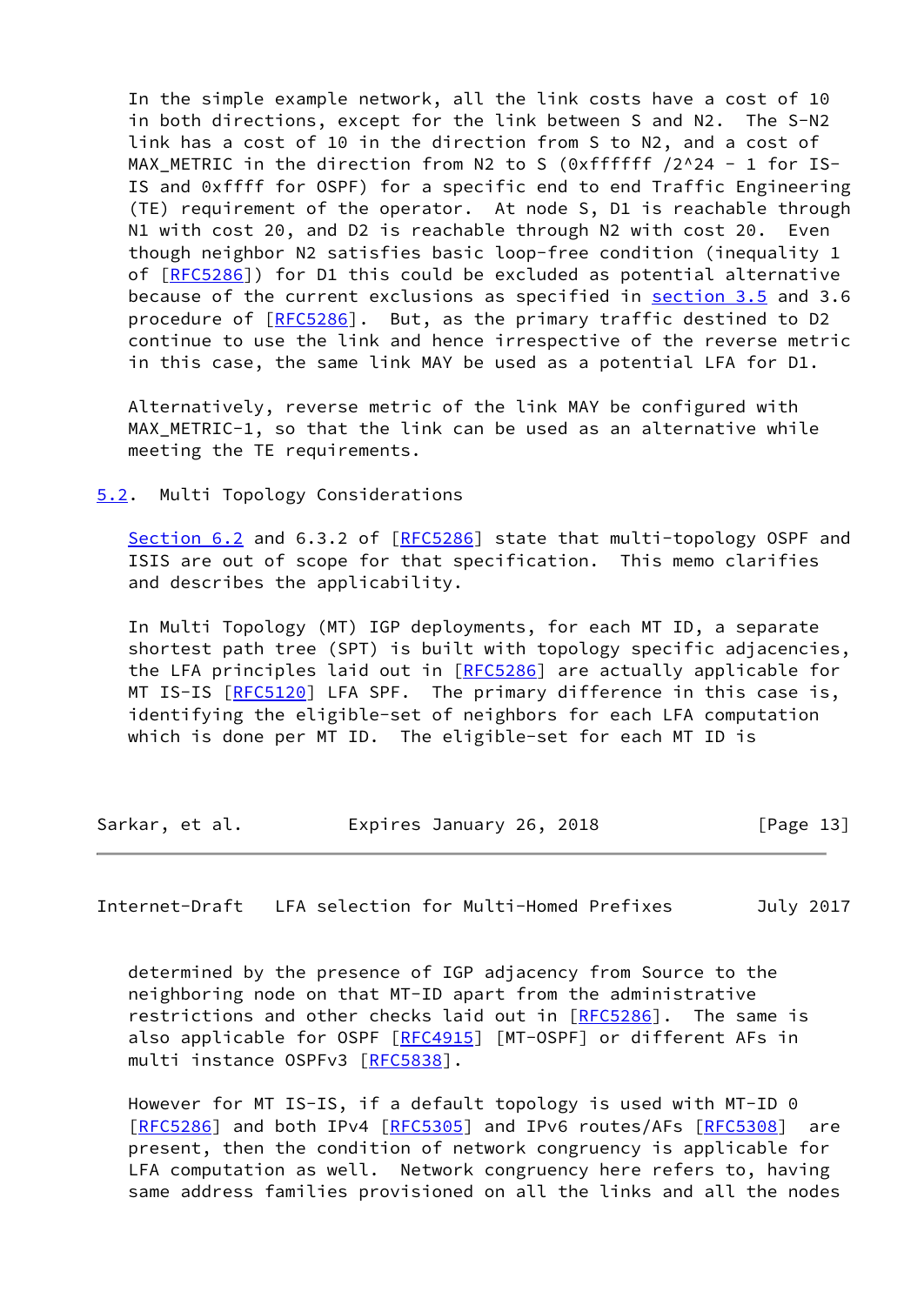of the network with MT-ID 0. Here with single decision process both IPv4 and IPv6 next-hops are computed for all the prefixes in the network and similarly with one LFA computation from all eligible neighbors per [[RFC5286](https://datatracker.ietf.org/doc/pdf/rfc5286)], all potential alternatives can be computed.

<span id="page-15-0"></span>[6](#page-15-0). Acknowledgements

 Thanks to Alia Atlas and Salih K A for their useful feedback and inputs.

<span id="page-15-1"></span>[7](#page-15-1). Security Considerations

 This document does not introduce any change in any of the protocol specifications and also this does not introduce any new security issues other than as noted in the LFA base specification [\[RFC5286](https://datatracker.ietf.org/doc/pdf/rfc5286)].

<span id="page-15-2"></span>[8](#page-15-2). References

<span id="page-15-3"></span>[8.1](#page-15-3). Normative References

- [RFC1195] Callon, R., "Use of OSI IS-IS for routing in TCP/IP and dual environments", [RFC 1195,](https://datatracker.ietf.org/doc/pdf/rfc1195) DOI 10.17487/RFC1195, December 1990, <<http://www.rfc-editor.org/info/rfc1195>>.
- [RFC2119] Bradner, S., "Key words for use in RFCs to Indicate Requirement Levels", [BCP 14](https://datatracker.ietf.org/doc/pdf/bcp14), [RFC 2119](https://datatracker.ietf.org/doc/pdf/rfc2119), DOI 10.17487/RFC2119, March 1997, <<http://www.rfc-editor.org/info/rfc2119>>.
- <span id="page-15-4"></span>[8.2](#page-15-4). Informative References
	- [RFC3137] Retana, A., Nguyen, L., White, R., Zinin, A., and D. McPherson, "OSPF Stub Router Advertisement", [RFC 3137](https://datatracker.ietf.org/doc/pdf/rfc3137), DOI 10.17487/RFC3137, June 2001, <<http://www.rfc-editor.org/info/rfc3137>>.

| Sarkar, et al. | Expires January 26, 2018 | [Page 14] |  |
|----------------|--------------------------|-----------|--|
|----------------|--------------------------|-----------|--|

<span id="page-15-5"></span>Internet-Draft LFA selection for Multi-Homed Prefixes July 2017

 [RFC4915] Psenak, P., Mirtorabi, S., Roy, A., Nguyen, L., and P. Pillay-Esnault, "Multi-Topology (MT) Routing in OSPF", [RFC 4915,](https://datatracker.ietf.org/doc/pdf/rfc4915) DOI 10.17487/RFC4915, June 2007, <<http://www.rfc-editor.org/info/rfc4915>>.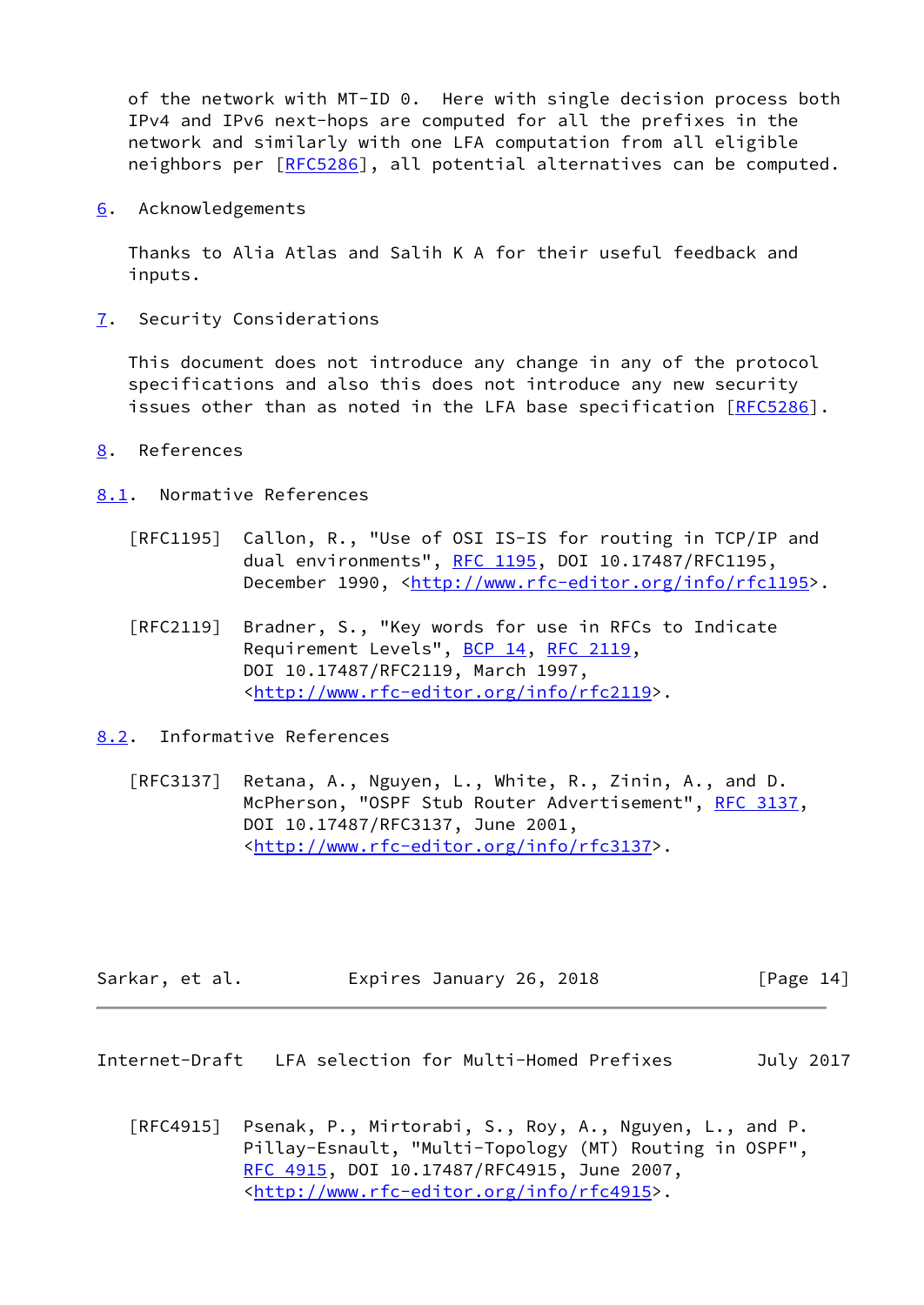- [RFC5120] Przygienda, T., Shen, N., and N. Sheth, "M-ISIS: Multi Topology (MT) Routing in Intermediate System to Intermediate Systems (IS-ISs)", [RFC 5120,](https://datatracker.ietf.org/doc/pdf/rfc5120) DOI 10.17487/RFC5120, February 2008, <<http://www.rfc-editor.org/info/rfc5120>>.
- [RFC5286] Atlas, A., Ed. and A. Zinin, Ed., "Basic Specification for IP Fast Reroute: Loop-Free Alternates", [RFC 5286,](https://datatracker.ietf.org/doc/pdf/rfc5286) DOI 10.17487/RFC5286, September 2008, <<http://www.rfc-editor.org/info/rfc5286>>.
- [RFC5305] Li, T. and H. Smit, "IS-IS Extensions for Traffic Engineering", [RFC 5305](https://datatracker.ietf.org/doc/pdf/rfc5305), DOI 10.17487/RFC5305, October 2008, [<http://www.rfc-editor.org/info/rfc5305](http://www.rfc-editor.org/info/rfc5305)>.
- [RFC5308] Hopps, C., "Routing IPv6 with IS-IS", [RFC 5308](https://datatracker.ietf.org/doc/pdf/rfc5308), DOI 10.17487/RFC5308, October 2008, <<http://www.rfc-editor.org/info/rfc5308>>.
- [RFC5838] Lindem, A., Ed., Mirtorabi, S., Roy, A., Barnes, M., and R. Aggarwal, "Support of Address Families in OSPFv3", [RFC 5838,](https://datatracker.ietf.org/doc/pdf/rfc5838) DOI 10.17487/RFC5838, April 2010, <<http://www.rfc-editor.org/info/rfc5838>>.
- [RFC7916] Litkowski, S., Ed., Decraene, B., Filsfils, C., Raza, K., Horneffer, M., and P. Sarkar, "Operational Management of Loop-Free Alternates", [RFC 7916](https://datatracker.ietf.org/doc/pdf/rfc7916), DOI 10.17487/RFC7916, July 2016, <<http://www.rfc-editor.org/info/rfc7916>>.

Authors' Addresses

 Pushpasis Sarkar (editor) Individual

Email: pushpasis.ietf@gmail.com

Sarkar, et al. **Expires January 26, 2018** [Page 15]